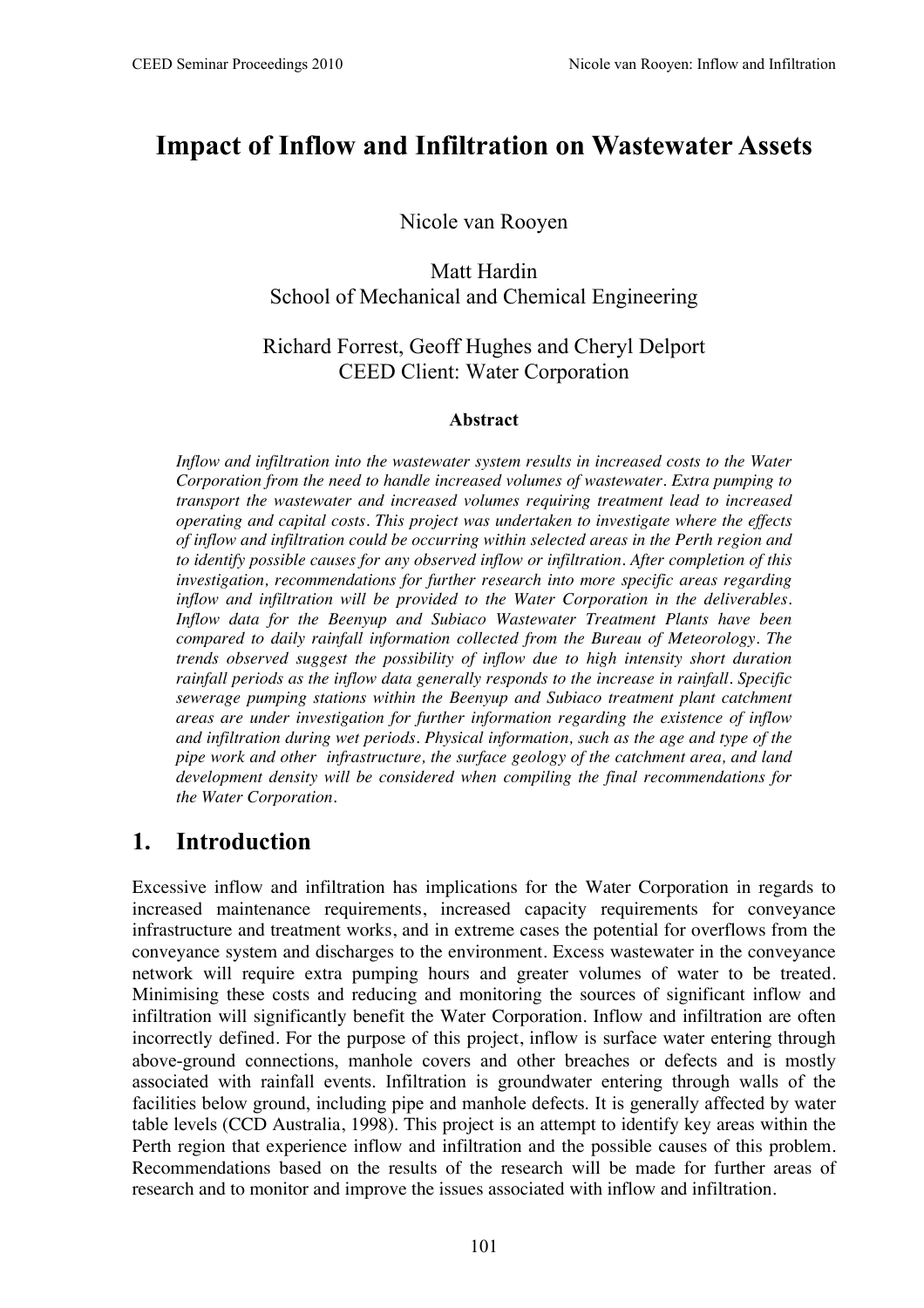#### **1.1 Current Situation**

There have been three major desktop investigations completed prior to this project carried out on sewer infiltration in Perth, the South-West and regional towns in Western Australia (CCDAustralia 1998) (GHD 2004) (SKM 2006). These studies were conducted on behalf of the Water Corporation and separate the flow regime into wet weather flow and dry weather flow to differentiate between inflows due to factors such as illegal household connections and inflow and infiltration due to excess rainfall (CCD Australia, 1998). These papers were primarily concerned with locating regions with high inflow/infiltration into the system and providing insight into the causes behind the inflow/infiltration. Once these factors were identified, they were not investigated in more detail. This project will focus on smaller catchment areas and specific pumping stations to provide more detailed research regarding a particular cause of inflow and infiltration.

#### **1.2 Project Objectives**

The main project objectives to be completed are set out below.

- Identify two specific catchment areas within the Perth region in which to investigate the effects of inflow and infiltration. Beenyup and Subiaco catchment areas were selected.
- Collect rainfall data and relevant flow and pumping data for the chosen catchment areas for analysis and comparison.
- Determine specific wet and dry periods to investigate in an attempt to determine whether inflow is proportional to rainfall and which areas are more prone to this problem.
- Refine the catchment areas by selecting prominent sewerage pumping stations for a more detailed analysis. Selected Sewerage Pumping Stations (SPS) are as follows; Flora St, Charles St, Stirling Cres, Elvire St, Riverbank Blvd, Helmsedale Rd and Bridge St for the Beenyup catchment and John St, Johnson Rd, Kelvin St, Deeley St, Claisebrook, Gloucester Park and the Causeway for the Subiaco catchment.
- Provide recommendations for further (and more specific) research into the issues associated with inflow and infiltration based on the observed results.

## **2. Process**

This project is primarily based on analysing historical data recorded by the Water Corporation which requires access to specific data bases. The project relies heavily on identifying and locating the correct data located at the Water Corporation to enable comparisons of flow information and results for discussion. There are no experimental or fabrication components to this project, but a site visit to the Subiaco WWTP has provided a better understanding of some important concepts regarding WWTP operations that are relevant to the project. There are a number of sections within the project that require different approaches to enable important research and results to be identified. Each project objective is outlined below with the processes required to achieve each target.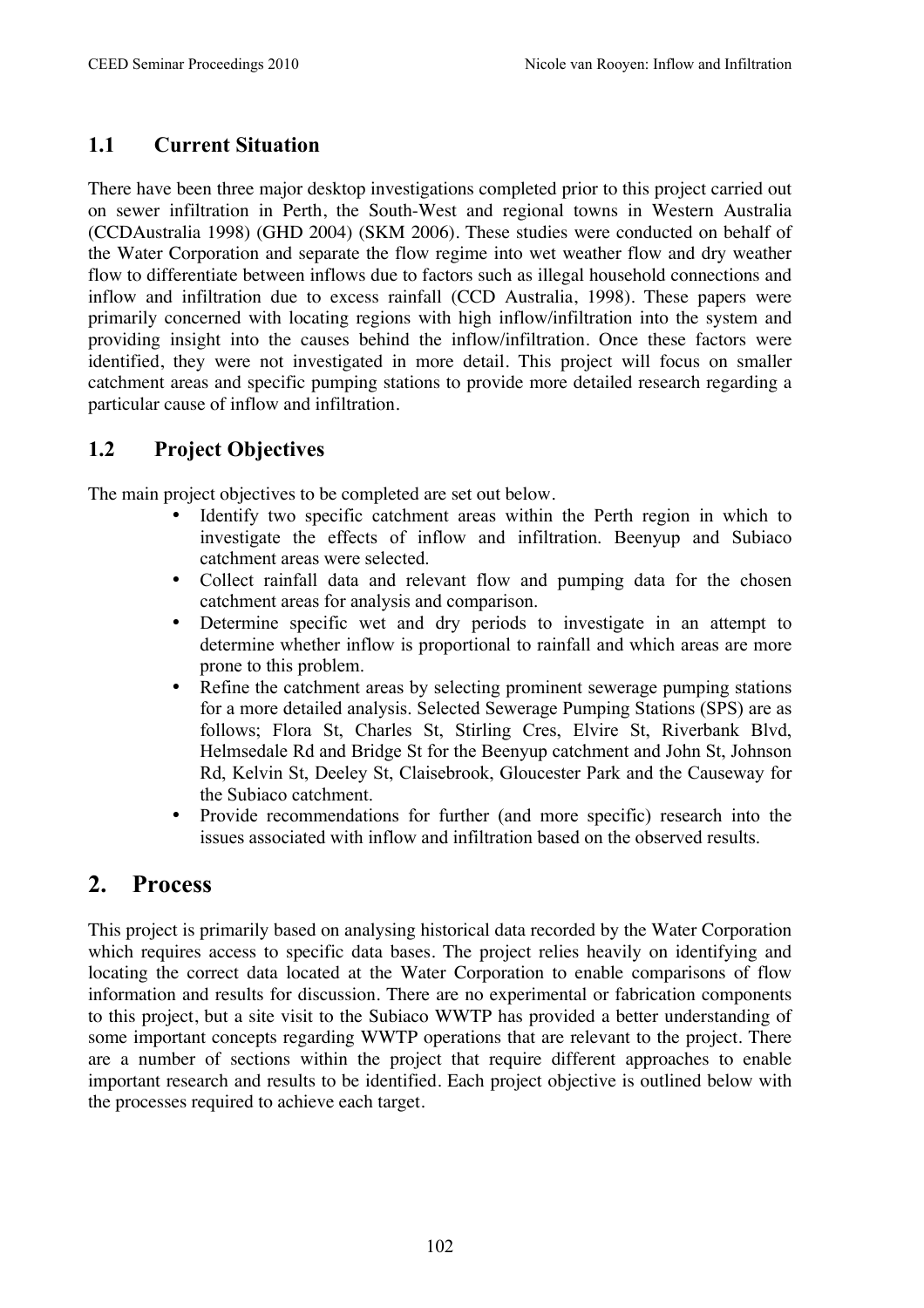## **2.1 Initial Project Scoping**

Inflow and infiltration occurs over a number of areas in the Perth region. In the initial scoping of the project, it was decided that two catchment areas, Beenyup and Subiaco, would be selected as a focus area to research, allowing for detailed investigation of smaller catchments. Within these regions, specific SPS would be identified and used to compare flow data and pump hours with the recorded rainfall information to determine possible trends and relationships between the recorded information on wet and dry days. The observed results should suggest possibilities as to whether there is inflow or infiltration occurring in particular regions and possible causes for any extra flows observed can be investigated. Recommendations for further research into specific areas and problems are expected to be provided as part of the deliverables to the Water Corporation. A basic cost estimate may be prepared, depending on the progress of the project and the relative time remaining after completion of the data analysis.

## **2.2 Literature Review**

Inflow and infiltration has been recognised across Australia as an issue that should be investigated. The Water Corporation has previously released three important research papers (*Infiltration to Sewers in Perth, South-West Sewer Infiltration and Inflow Study (Group 2)*and *Sewer Infiltration and Inflow in Regional Towns, Western Australia*) that have provided the main background information for the project. The major findings of this research was that the most likely times for inflow to be observed was during short duration high intensity (S/H) rainfall. Medium duration medium intensity (M/M) and low duration low intensity (L/L) periods were also investigated, but the results showed minimal inflow and infiltration possibilities compared to that of the short duration high intensity periods (CCD Australia, 1998). This result has lead to the investigation of two specific wet day events (that would fall under the S/H category) in 2008 to be investigated for this project. Wet weather flow (WWF) and dry weather flow (DWF) factors were used to identify the possibility of inflow by assuming WWF to be the sum of the DWF and inflow. This gave inflow factors that could be used to compare the inflow observed between different catchments and the worlds best practice (CCD Australia, 1998).

#### **2.3 Data Collection**

Collecting the correct data for this project is essential in identifying the possibilities of inflow and infiltration occurring in the wastewater system. Daily rainfall information for Beenyup and Subiaco WWTPs from 1980 - 2010 was obtained from the Bureau of Meteorology. The daily inflow data for the two WWTPs was taken from the ODDS database at the Water Corporation. Pump running hours are also located on this database and can be accessed through Process Books at the Water Corporation. This information is being analysed and graphed using Microsoft Excel to identify any relevant trends or inconsistencies. An interactive GIS map of the catchment areas has also been constructed by the Water Corporation on their system which shows the surface geology, type/material of the piping and the age of the piping and infrastructure. This system will help define the cause of any anomalies observed when comparing the flows observed at the pumping stations.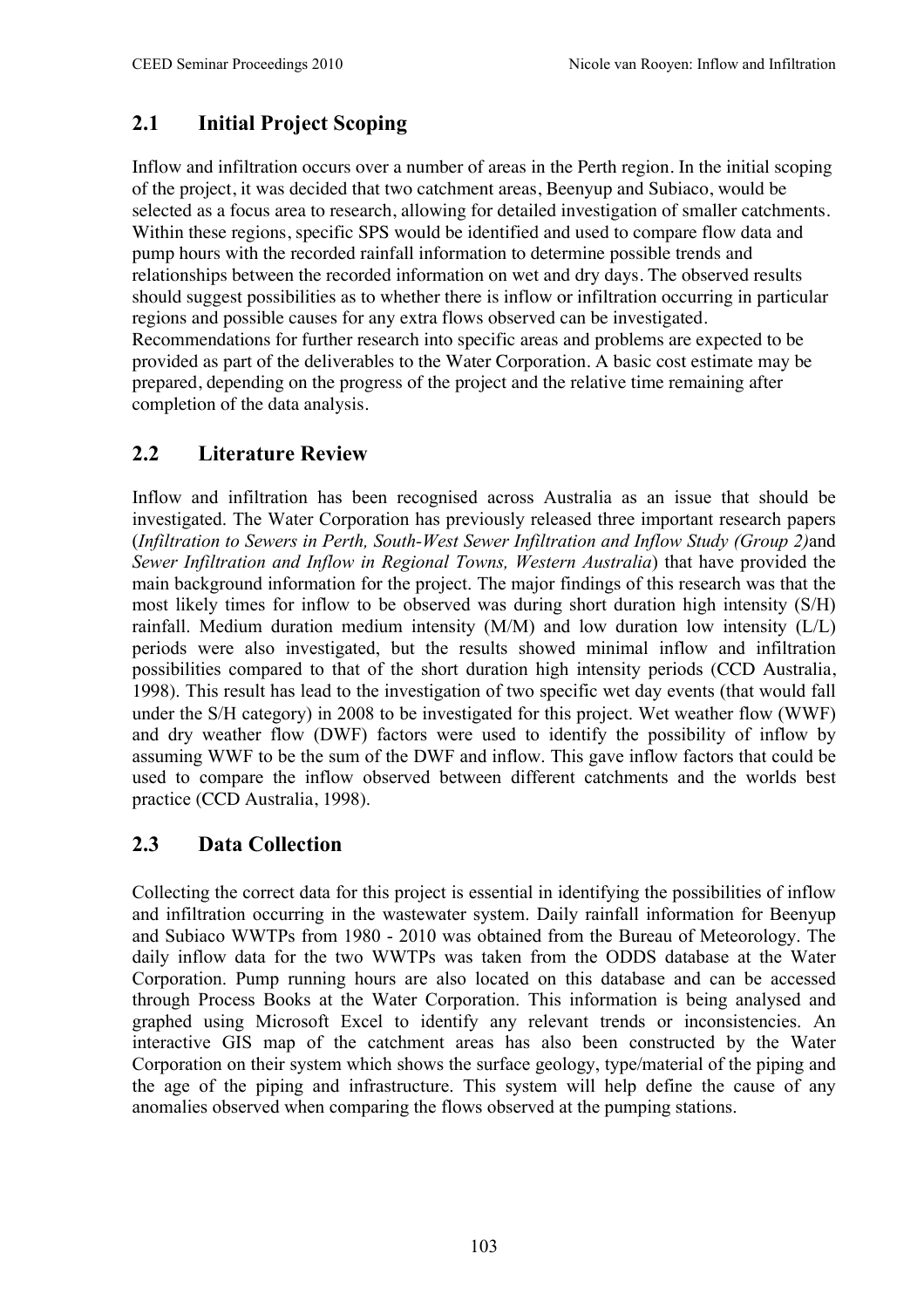## **2.4 Project Specifics**

After conducting a macro analysis of the Beenyup and Subiaco catchment areas and wastewater treatment plants (WWTP), smaller areas within these catchment areas containing specific sewerage pumping stations (SPS) were identified for a more detailed analysis. The pumping stations chosen to investigate in more detail are listed in Table 1 below. These specific SPS were identified from a model created by Ian Scott at the Water Corporation which identified these SPS as experiencing excessive flow to normal operation during wet weather events. Two wet weather events (5/04/2008 and 31/05/2008) were chosen for this analysis from observations of the collected rainfall data. These events are compared to dry weather data, which is an average of a few dry days (dry days generally have similar flows).

| <b>Investigated Sewerage Pumping Stations</b> |                        |
|-----------------------------------------------|------------------------|
| Beenyup Catchment Area                        | Subiaco Catchment Area |
| Flora St                                      | John St                |
| Charles St                                    | Johnson Rd             |
| <b>Stirling Cres</b>                          | Kelvin St              |
| Elvire St                                     | Deeley St              |
| Riverbank Blvd                                | Claisebrook            |
| Helmsedale Rd                                 | Gloucester Park        |
| Bridge St                                     | Causeway               |

**Table 1 Specific Sewerage Pumping Stations selected for detailed analysis within the Beenyup and Subiaco Catchment areas.**

# **3. Results and Discussion**

The first stage of this project, which involved the initial project scoping, utilised rainfall data and WWTP inflow information to create a macro view of the three possible catchment areas to consider (Beenyup, Subiaco and Woodman Point). The data was plotted in Microsoft Excel to give a visual indication of the trends that were occurring throughout the year and gave a basic indication whether the inflow volumes observed at the WWTPs follow the rainfall trends recorded by the Bureau of Meteorology. An example of these graphs and trends is shown in Figure 1. This figure shows the daily inflow information of the two selected major WWTPs (Beenyup and Subiaco) and the corresponding rainfall data recorded in the area. In the initial comparisons, Beenyup and Woodman Point followed a similar trend, while the Subiaco inflow remained more constant throughout the year. This observation was generally consistent over the six years (2004-2009) of data that were graphed. The Beenyup and Subiaco catchment areas were chosen to investigate in more detail as the difference in their trends in relation to the rainfall data recorded would hopefully provide results that will give good comparisons regarding the possibilities of inflow and infiltration occurring.

Some observations that were made from the graphs such as seen in Figure 1 below provided initial speculations to whether inflow and infiltration were occurring at the WWTPs. The Subiaco inflow trend shown in Figure 1 generally follows the Subiaco rainfall data, however the inflow doesn't appear to be very sensitive to the rainfall as the peaks are still relatively small in comparison to those observed in the Beenyup catchment. The Beenyup WWTP inflow trend appears to be more sensitive to the rainfall recorded. The first major inflow peak recorded in April at Beenyup occurs after a small lag in time after a rainfall period. This shows the reaction of the WWTP to the increased water in the network and this could suggest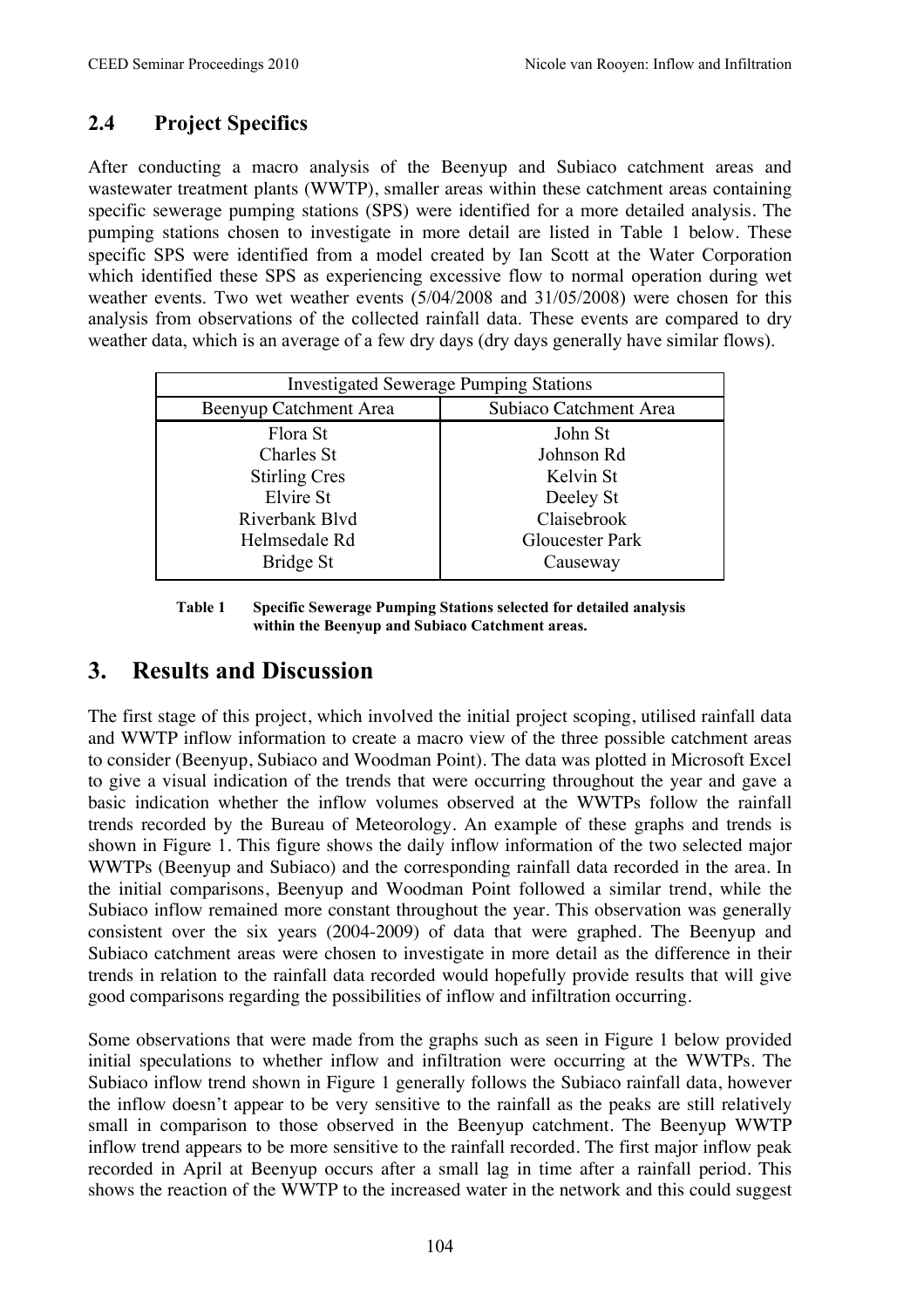inflow is occurring. The second set of inflow peaks recorded in July/August show excess flows of water into the WWTP but there is no significant rainfall recorded. This could suggest infiltration occurring rather than inflow from rainfall. A more detailed analysis will expand on these initial observations.



**Figure 1 Daily inflow data for the Beenyup, Subiaco and Woodman Point WWTPs with the corresponding rainfall trends.**

The next stage of the project involved identifying specific wet periods to investigate to determine the effect of rainfall on inflow and infiltration within the Beenyup and Subiaco catchment areas. Two specific wet days were identified from the rainfall data collected and through recommendations from Richard Forrest and Ian Scott at the Water Corporation. These days are 5/4/2008 and 31/5/2008. These wet days will be compared to information collected during a dry period, which is taken as the average flow for a number of dry days. Taking the average provides more consistency in the final results.

To refine the research on this project, specific SPSs were chosen to provide a more detailed analysis of the collected data. The pumping stations were selected due to their high flows observed on the two wet days and are listed in section 2.4 Table 1.

The detailed analysis of these SPS is not yet complete and as such, the results cannot be published. A GIS mapping system has been set up by the Water Corporation which will assist in identifying the possible causes of inflow and infiltration (if any is observed at the selected pumping stations). The mapping system is interactive and shows the catchment area boundaries, surface geology, type/material of the piping and the age of the piping and infrastructure. An example of the system (showing the age of the pipes) is shown in Figure 2.